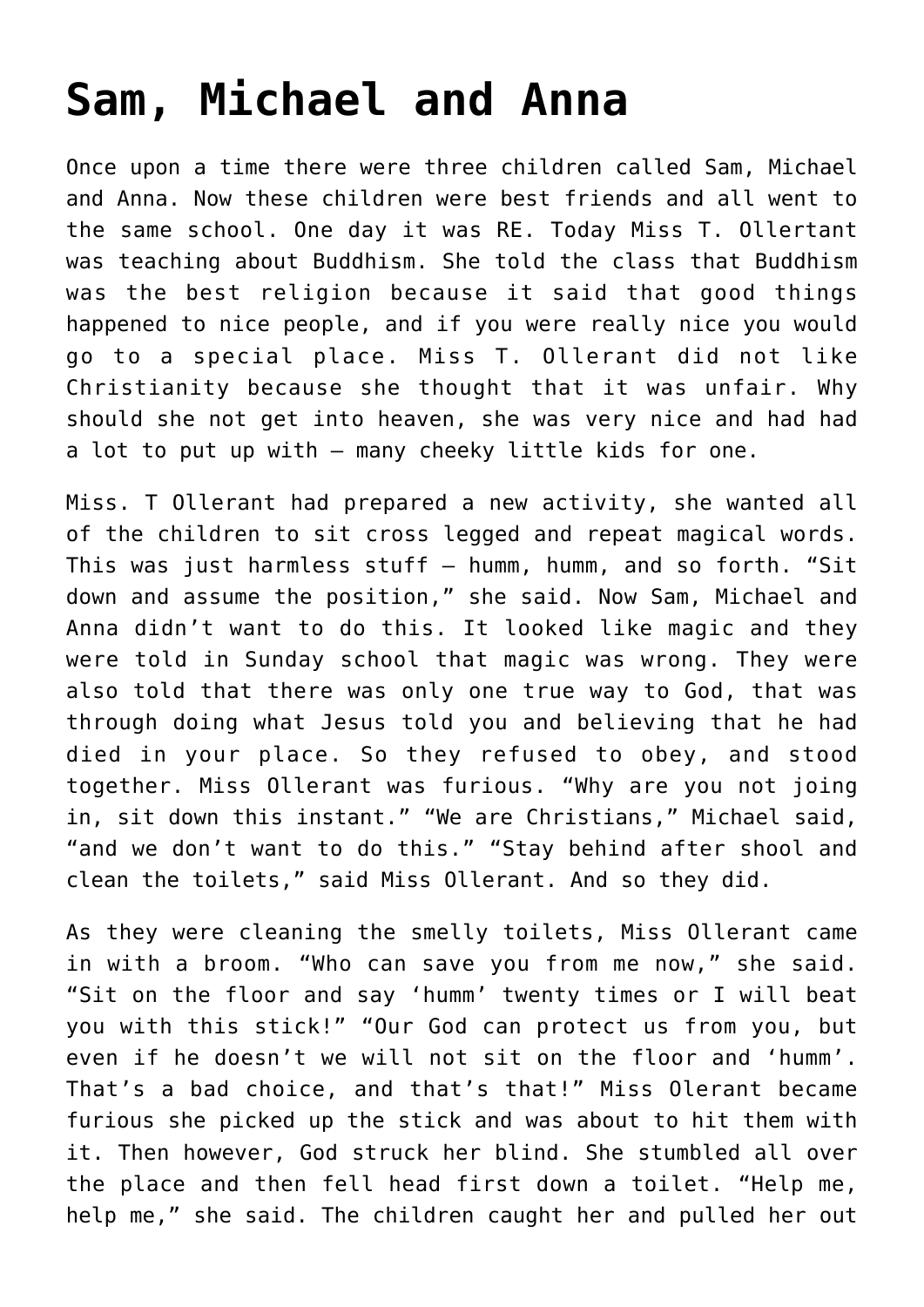and washed away all the poo – the toilet in question had been out of use for a few days and was very smelly. Then Anna prayed, "Dear God, please open Miss Ollerant's eyes and forgive her." God opened her eyes and she could see again. From then on she was a different person and in RE only taught the truth!

## **[The Call of Ezekial and](https://caleboloan.me.uk/the-call-of-ezekial-and-thoughts-on-god/) [thoughts on God](https://caleboloan.me.uk/the-call-of-ezekial-and-thoughts-on-god/)**

What does the call of Ezekiel teach about God – some notes.

Eyes – all seeing Moving all over the place – Omnipresent (everywhere) Throne above – in control Noise – power Great expanse – power Living creatures – power

## **[Agents/recipients of wrath](https://caleboloan.me.uk/agentsrecipients-of-wrath/)**